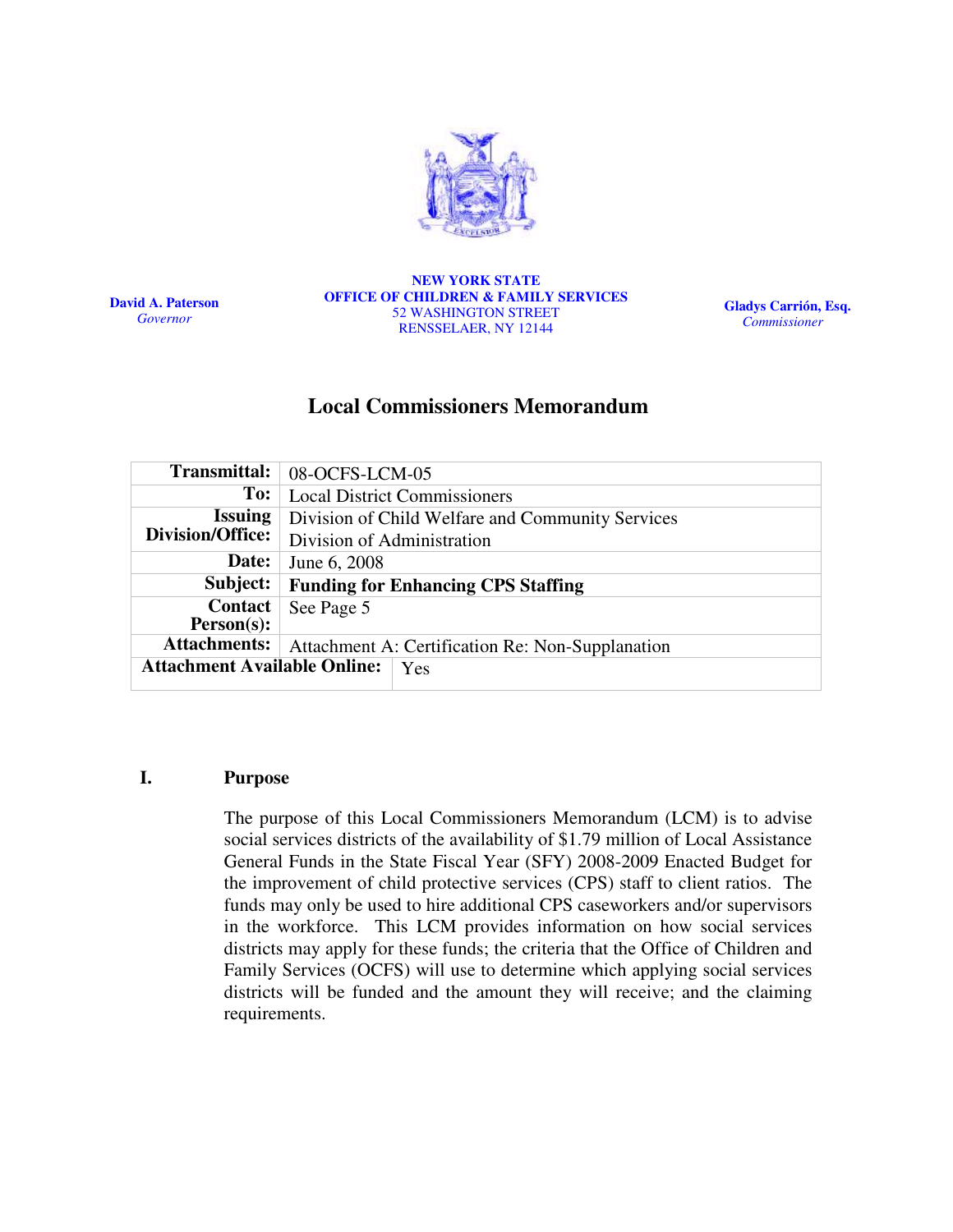## II. Background

Chapter 53 of the Laws of 2008 appropriates targeted state aid to reimburse 100 percent of selected social services districts' expenditures only for the purpose of hiring caseworkers and/or supervisory staff in CPS.

In December 2006, the "New York State Child Welfare Workload Study Final Report" was submitted by OCFS to the state legislature. The report, written by the Walter R. McDonald & Associates, Inc., working in collaboration with the American Humane Association, recommended that for CPS investigations, New York seek to achieve a goal of 12 active investigations, per month, per caseworker. The goal of 12 active investigations compares to the findings at the time of an estimated caseload of 20 per month for New York City's Administration for Children's Services (ACS) and 27 per month for the other 10 social services districts participating in the survey.

## III. Program Implications

Social services districts are invited to apply for a portion of the available \$1.79 million to hire additional CPS caseworkers and/or supervisors in SFY 2008-09. These funds are intended to help social services districts achieve, or move closer to achieving, the recommended CPS caseload size of 12 active investigations per month, per caseworker. The funds are also intended to bolster the supervision available to CPS caseworkers. These funds are intended to serve as an incentive providing seed funding to encourage social services districts to increase their CPS staff over the long term. As such, the expectation is that any staff added by this special appropriation will be funded by regular child welfare funding mechanisms in subsequent years.

#### Application

Applications need not be in a specific format; however, they must include the following information:

- The amount of money requested, which may only include the cost of salary and fringe benefits that will be spent by March 31, 2009;
- The position(s) for which the requested funds will be used;
- The estimated timeframes as to when the position(s) is/are anticipated to be approved by the necessary local government authorities and when it is anticipated that the new staff would be hired (a letter from the chief executive officer and/or the chief elected official of the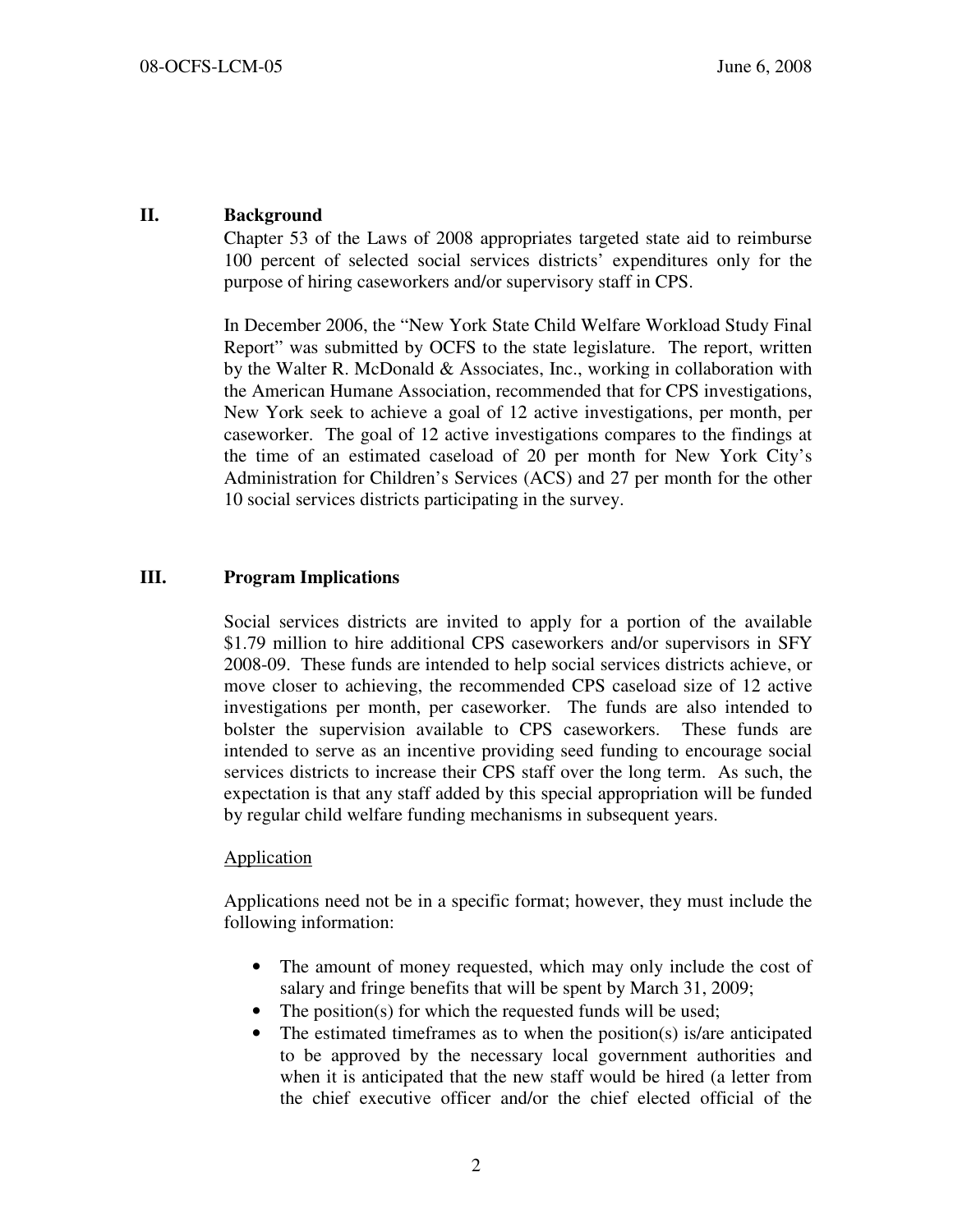county is encouraged). OCFS' preference is for the approval and hiring to occur relatively quickly;

- The average caseload size and span of supervision existing in CPS as of March 31, 2008, including information about individual workers' low or high caseloads that significantly impact on the average;
- The justification for the social services district receiving the requested funds, including but not limited to, moving closer to or attainment of the recommended caseload size; and
- The inclusion of the Certification Re: Non-Supplantation, (Attachment A).

Applications must be submitted by July 15, 2008, and sent to:

 Renee R. Hallock New York State Office of Children and Family Services Room 327 North Building 52 Washington Street Rensselaer, NY 12144

## OCFS Review Criteria

In determining which applying social services districts will receive all or a portion of the funds that they request, OCFS intends to achieve the following objectives: support social services districts in lowering investigative caseloads and the supervisor-caseworker ratio in applying social services districts with the greatest need; utilize all, or as much as is responsibly possible, of the appropriated \$1.79 million within SFY 2008-09; and fairness, within the required use of the appropriation, to social services districts that have begun to proactively request additional CPS staff to attain or approach the workload study's recommended caseload standard.

There are two absolute criteria. First, social services districts may only use these funds to hire additional CPS caseworkers or supervisors, and such hiring must increase the total census of CPS caseworkers and/or supervisors as of April 1, 2008 (or after). Second, the applying social services districts must certify that these funds will not be used to supplant other state or local funds. Applying social services districts must submit Attachment A, "Certification Re: Non-Supplantation." The Certification may only be signed and submitted if the proposed additional staff item(s) had not been budgeted for by the social services district as of March 31, 2008. The Certification must be signed by an authorized agent of the social services district.

To attempt to meet OCFS' aforementioned objectives, in addition to adhering to the criteria pertaining to hiring staff and the non-supplantation requirements, OCFS will give priority to applications from social services districts that: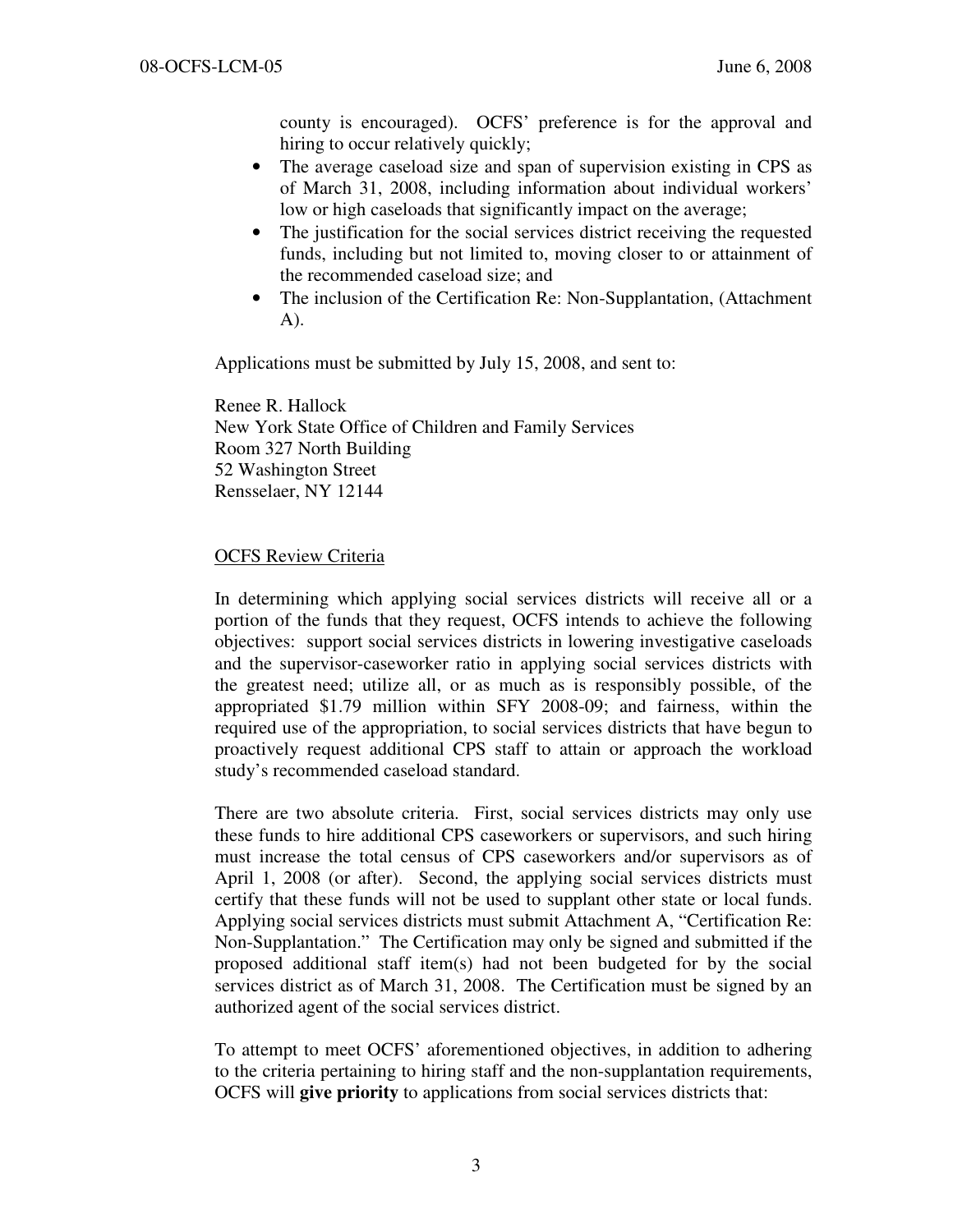- Have current average caseloads that are significantly higher than the workload study recommendations;
- Offer evidence of the ability to use the funds relatively quickly in SFY 2008-09 (OCFS recognizes that this memorandum is the starting point for social services districts to plan for and submit an application); and
- Did not receive Enhanced CPS staffing funding in SFY 2007-2008 (however, we will not automatically exclude consideration of proposals from districts that received enhanced CPS funding in SFY 2007-2008).

Depending upon the number of acceptable applications, and the amount of funding requested in such applications, a social services district potentially could be approved for an amount less than requested in its application. Please keep in mind that the regular child welfare funding would be available if a district wished to hire CPS staff that exceeded in cost the amount of this special funding for which it has received approval.

OCFS reserves the right to reallocate unclaimed funds awarded to a social services district to another social services district(s).

# IV. Claiming

The \$1.79 million in State general funds in the SFY 2008-09 Budget for expenditures related to the improvement of staff to client ratios in the local district CPS workforce must be claimed as described below. These funds are to be used to reimburse expenditures beginning April 1, 2008 and ending March 31, 2009.

Note: The staff funded by this initiative cannot be included in the Services Random Moment Study (SRMS) universe for those districts in the SRMS.

One hundred percent State reimbursement will be available up to the amount of the district's allocation. These project expenditures should be identified as F17 functional costs and reported on the Schedule D-17 Distribution of Allocated Costs to Other Reimbursable Programs (LDSS-3274) in a column labeled as Enhanced CPS Staff Ratio. These costs will carry forward to a LDSS-3922 Reimbursement Claim for Special Projects also labeled as Enhanced CPS SR 2 in the Project Name Box. These costs should be reported in the Administration Costs column on the appropriate lines. Please note that the associated A-87 costs are not reimbursable from State funds and are therefore 100% local share. To receive reimbursement for these expenditures, social services districts must sign the certification and submit the LDSS-3922 form to the Bureau of Financial Services Claims Unit, in the New York State Office of Temporary and Disability Assistance, 40 North Pearl Street, 14th Floor, Section C, Albany, New York, 12243. Expenditures must be made by March 31, 2009 and claims must be submitted no later than June 30, 2009. OCFS may reallocate any unspent funds to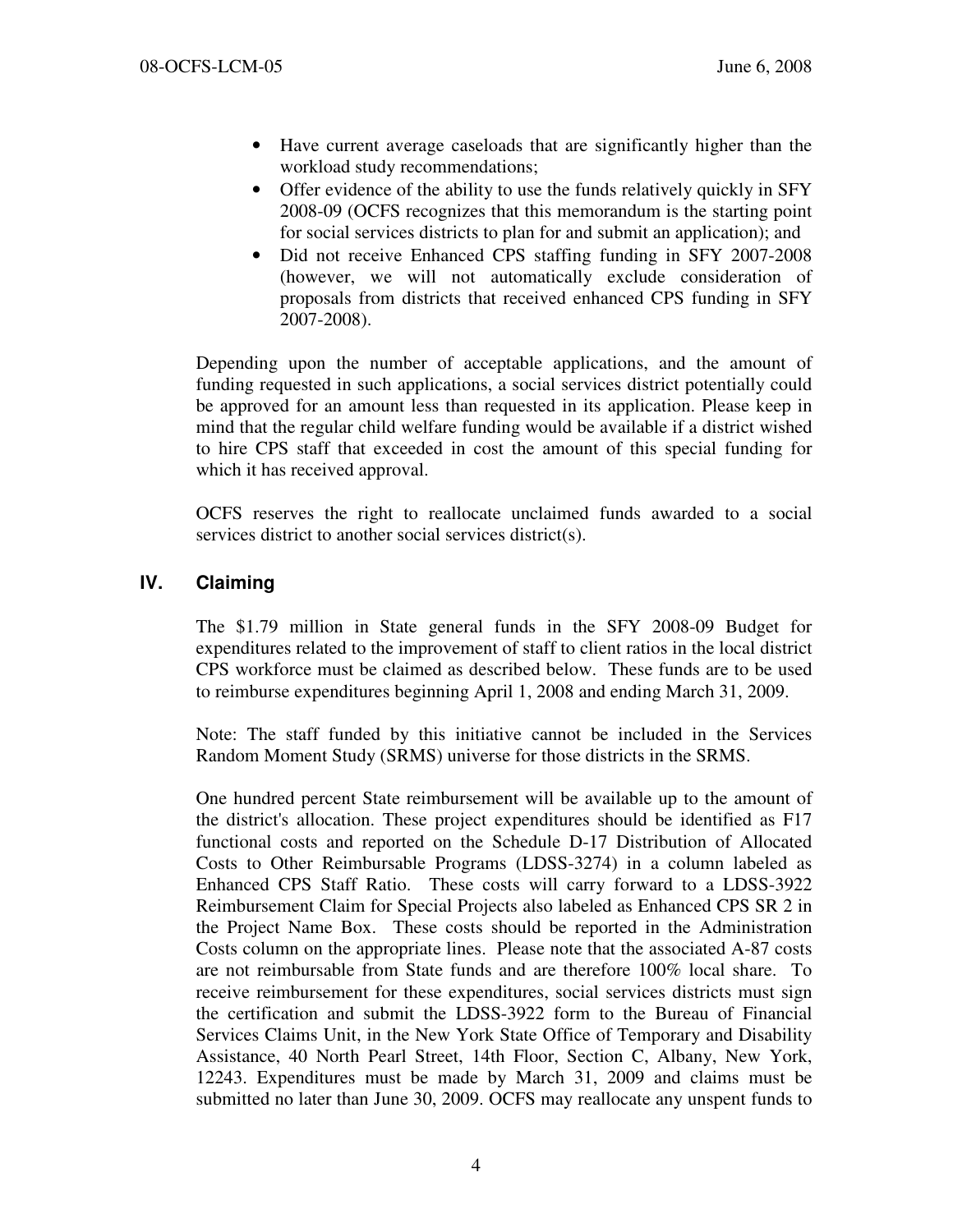other local districts that have claims in excess of their allocation. Costs in excess of the allocation, after any reallocation, should be claimed as part of the General Services Administration cost pool on the Schedule D-2 Allocation for Claiming General Services Administration Expenditures LDSS-2347-B. On this schedule, these costs will be subject to the Services Random Moment Survey (SRMS) process.

Please refer to the Fiscal Reference Manual (FRM), Volume 2, Chapter 3 for further LDSS-3922 instructions. Instructions for the Schedules D-2 and D-17 are found in Volume 3 (Volume 4 for New York City) of the FRM in Chapters 9 and 18 respectively.

# V. Contact Persons

Any programmatic questions should be addressed to: Renee Hallock, (518) 474-4726 Renee.Hallock@ocfs.state.ny.us

Any fiscal claiming questions should be directed to: Regions I-IV: James Carroll, 4-7549 or (518) 474-7549 James.Carroll@odta.state.ny.us

Region V: Michael Borenstein (631) 854-9704 Michael.Borenstein@odta.state.ny.us

Region VI: Marian Borenstein (212) 961-8250 Marian.Borenstein@odta.state.ny.us

/s/ Laura Velez\_\_\_\_\_\_\_\_\_\_\_\_\_\_\_\_\_\_\_\_\_\_\_

Issued By: Name: Laura M. Velez Title: Acting Deputy Commissioner Division/Office: Child Welfare and Community Services

 $\frac{1}{s}$  Thomas S. Tipple

Issued By: Name: Thomas S. Tipple Title: Deputy Commissioner Division/Office: Administration